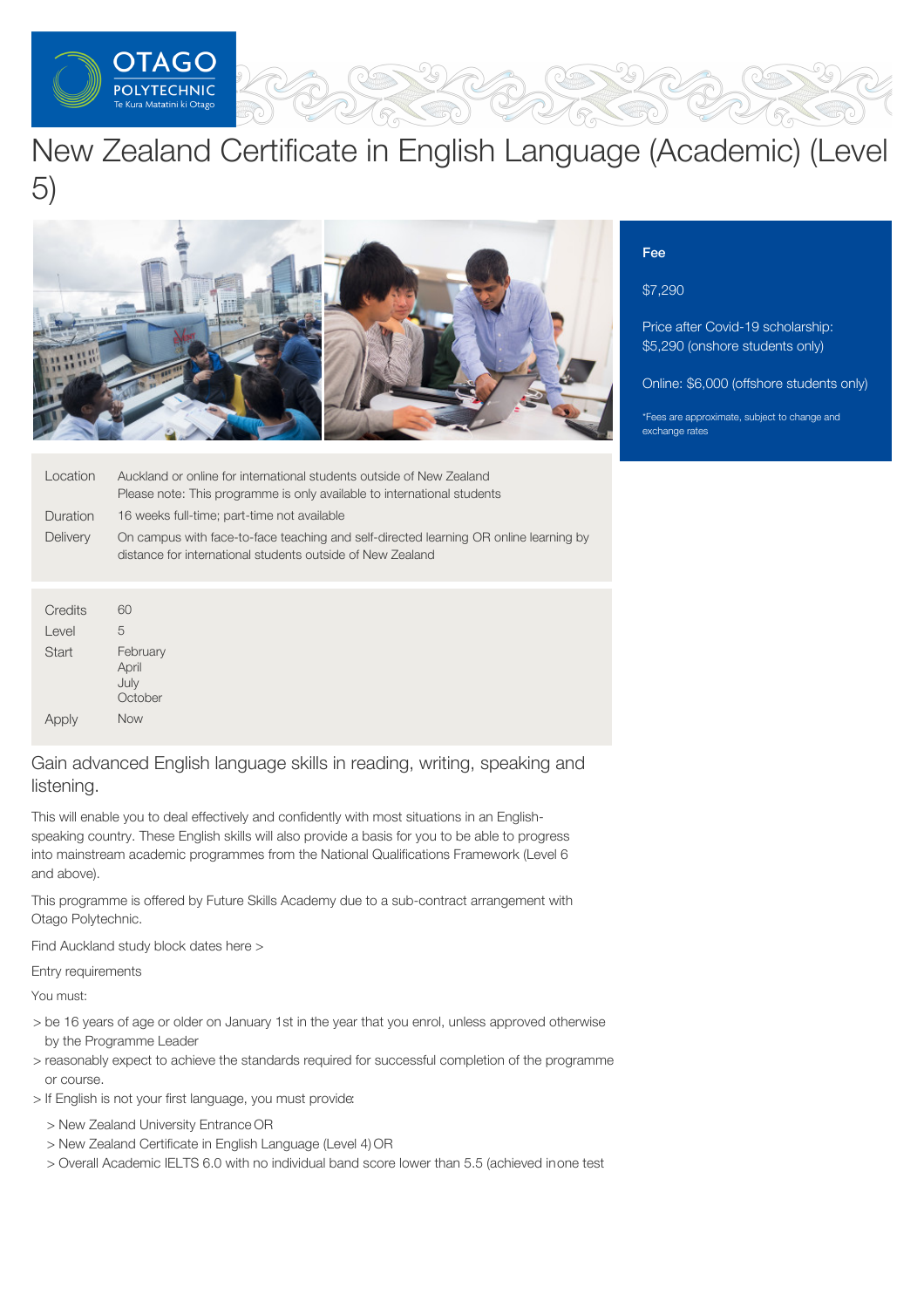completed in the last two years), OR

- > Acceptable alternative evidence of the required IELTS (see here for NZQA proficiency table and here for list of recognised proficiency tests).
- > Students will be tested upon arrival to ensure that the correct level of English tuition is offered.
- > This criteria is based on the postgraduate programme entry criteria of IELTS 6.5 which students are expected to reach upon completion of New Zealand Certificate in English Language (Level 5).

#### English pathway

International students can study the New Zealand Certificate in English Language Level 4 if they do not meet the entry requirements for this programme. This is also available online for international students who live outside of New Zealand.

#### What will I learn?

This qualification is made up of four courses in reading, writing, speaking and listening. All courses are compulsory and will be studied at the same time. Within each of these skills, complex grammatical structures, tenses and vocabulary for specific purposes will be utilised.

#### Reading (15 credits)

Gain and understanding of the organisation of academic/specialised texts in order to locate specific information, take notes, summarise and differentiate between fact and opinion.

#### Writing (15 credits)

Learn how to produce crafted texts for specified audiences in academic or professional contexts, including discursive essays, research reports and business cases.

#### Speaking (15 credits)

Discover how to speak on a range of academic/professional topics within academic and/or professional contexts and to be capable of sustaining discourse on a particular topic.

#### Listening (15 credits)

Demonstrate an understanding of spoken texts and learn how to process information for academic and/or professional purposes.

Graduates of this qualification will have the English language skills to work in positions that require:

- > complex interpersonal communication
- > understanding of complex, context-specific professional and/or technical texts
- > writing of complex, context-specific communications
- > full participation, interaction and initiative in a team.

This qualification is designed to equip you with the English language skills to enable you to seek professional registration with regulatory standard bodies.

#### Studying online

Your offshore, online study journey will begin with an online orientation. This session will cover introductions to staff, tips for academic success, and wellbeing information, among other things.

All courses offered at the Auckland Campus use Moodle, which is an online learning management system (LMS). The use of the Moodle LMS means that no matter where you are, you have great access to all your course content.

You also get access to Office 365, including Microsoft Teams. This means you'll be able to collaborate with your classmates and work on certain tasks which you have been given by your lecturers.

And, online students have access to the same services as students on campus. This includes online learning support, which will be available via Microsoft Teams. All online students will also have remote access to our library.

#### Your workload

You will be expected to spend about 38 hours per week (or 300 hours per Study Block) on your course work. This includes both scheduled class time and self-directed study.

## Further study options

When you finish this Level 5 certificate, you'll be able to apply for programmes that are quite advanced and/or specialise in a particular field of study. This includes most postgraduate programmes.

## Recognition of prior learning

If you already have extensive knowledge and skills gained from practical experience in this area, enquire